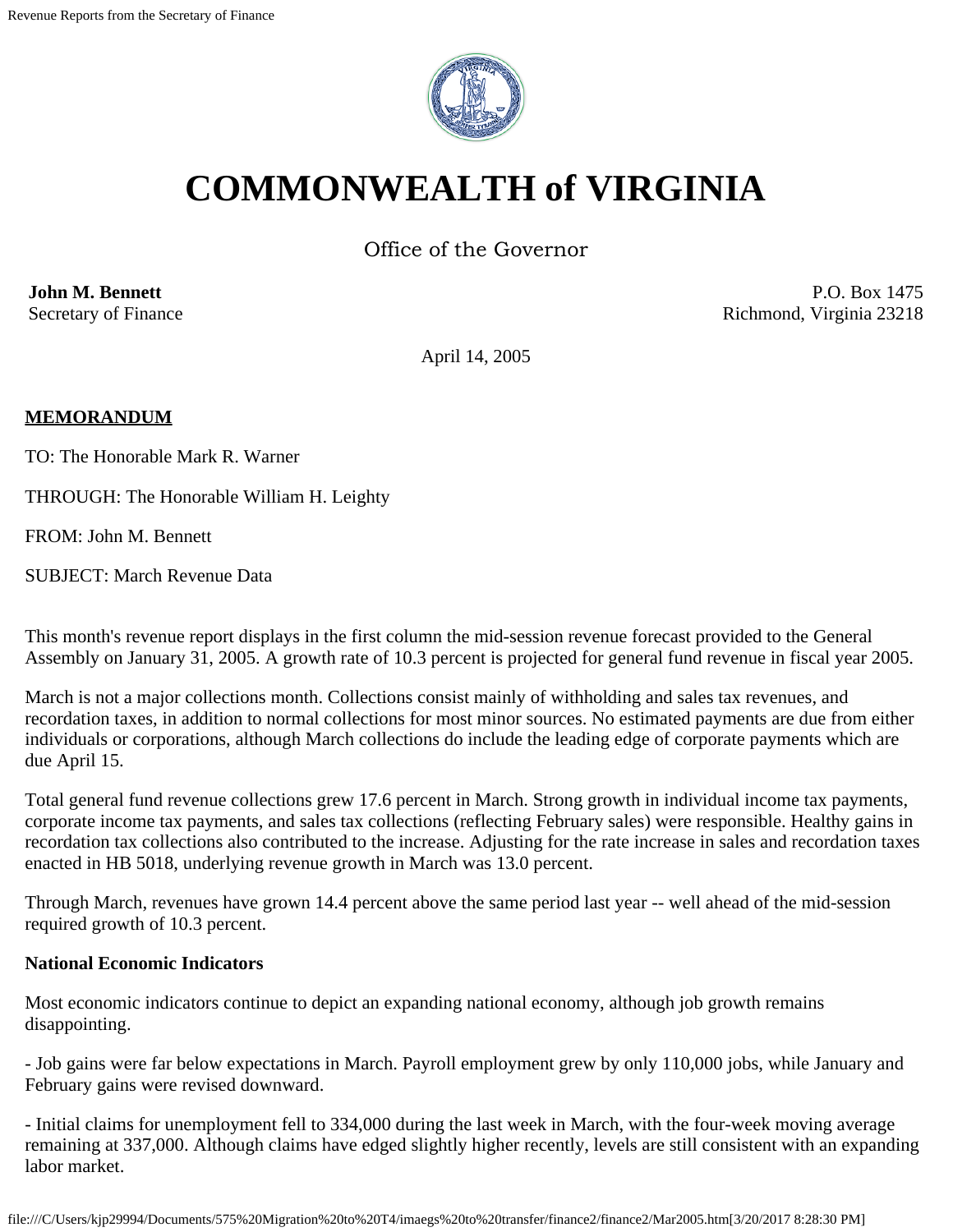- The Conference Board's index of leading indicators rose 0.1 percent in February, with five of its ten components increasing. The index has increased in three of the last four months and continues to signal an expanding economy.

- Activity in the manufacturing sector continues to slow, although growth in the sector is continuing. The Institute of Supply Management index fell 0.1 point to 55.2 in March.

- Energy prices rose 2.0 percent in February, driving the consumer price index up 0.4 percent, the largest monthly gain since October. Core inflation rose at an annualized rate of 2.4 percent.

- As expected, the Federal Reserve raised the federal funds rate by another 25 basis points to 2.75 percent at its meeting on March 22.

#### **Virginia Economy**

The federal government has now approved re-benchmarked employment data for calendar year 2003 and 2004, based on unemployment insurance reports provided by all employers to the VEC. The revised employment figures point to stronger employment growth statewide and in most regions of the state in the first half of fiscal year 2005 than the survey indicated. The table below summarizes the revisions by region.

|                         | % Employment Growth<br>(Original Survey) | % Employment Growth<br>(Original Survey) |
|-------------------------|------------------------------------------|------------------------------------------|
| Statewide               | 2.3%                                     | 2.8%                                     |
|                         |                                          |                                          |
| Northern Virginia       | 3.1                                      | 4.6                                      |
| Hampton Roads           | 1.2                                      | 3.2                                      |
| Central Virginia        | 1.6                                      | 2.3                                      |
| Western Virginia        | 0.9                                      | 1.2                                      |
| <b>Balance of State</b> | 3.9                                      | 0.4                                      |

For the state as a whole, the most significant upward revisions were in the Education and Health, Leisure and Hospitality sectors.

The federal government has also identified a revised group of 10,000 firms who are asked to submit employment surveys to the VEC each month. In Virginia, the survey indicates that payroll employment grew by 2.5 percent in February compared with the same month last year. Northern Virginia payrolls grew by 5.0 percent, followed by Richmond-Petersburg with 2.0 percent and Hampton Roads with 1.6 percent growth. The unemployment rate fell to 3.6 percent in February.

The Virginia Leading Economic Index increased 0.4 percent in February. Three of the four components made positive contributions to the index in February. A decline in building permits was offset by positive contributions from auto registrations, lower unemployment claims, and a positive U.S. leading index. On a regional basis, the indexes for Hampton Roads, Lynchburg, Richmond-Petersburg, Danville, and Roanoke were positive. The index for Northern Virginia was neutral, and the indexes in the remaining MSAs declined.

#### **March Revenue Collections**

Total general fund revenue collections grew 17.6 percent in March. Strong growth in individual income tax payments, corporate income tax payments, and sales tax collections (reflecting February sales) were responsible. Healthy gains in recordation tax collections also contributed to the increase. Adjusting for the rate increase in sales and recordation taxes enacted in HB 5018, underlying revenue growth in March was 13.0 percent.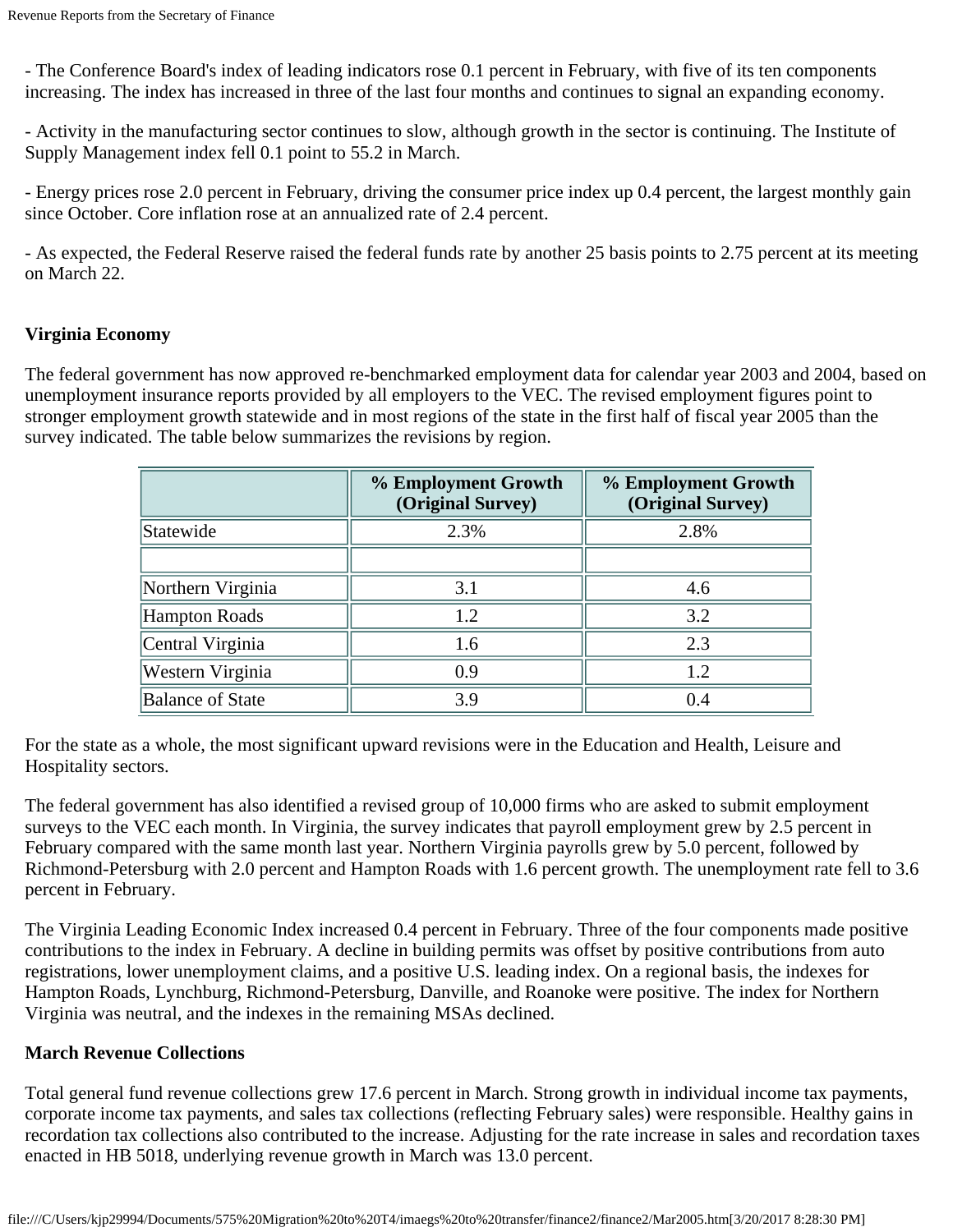Through March, revenues have grown 14.4 percent above the same period last year -- well ahead of the mid-session required growth of 10.3 percent.

*Individual Income Tax Withholding (62% of general fund revenues):* Collections of payroll withholding taxes grew 9.8 percent in March. Some large employers, mainly in government and defense related firms, continue to expand payrolls significantly, and those expansions are buoying withholding collections. March also saw some unusual withholding collections attributed to stock options - something that has not occurred in detectable amounts since FY 2001. Year-to-date withholding growth is 7.5 percent -- ahead of the 6.4 percent growth required to meet the midsession forecast.

*Individual Income Tax Nonwithholding (12% of general fund revenues):* March is not a significant month for nonwithholding receipts. The majority of the remaining collections in this source will occur in April and May, with both final payments for tax year 2004 and estimated payments for the current year due May 1.

Nevertheless, nonwithholding collections were \$13.0 million higher than a year ago. About 23,000 more checks were received this March than last March, with the average check size up 3.8 percent. Year-to-date collections in this source are up 29.2 percent from the same period last year, well ahead of the mid-session estimate of 15.8 percent growth. About 50.4 percent of the current forecast has been collected thus far this year.

*Individual Income Tax Refunds:* Refunds in March totaled \$290.6 million, compared with \$283.8 million in March of last year. On a year-to-date basis, refunds are \$19.2 million above the same period last year.

Growth of 2.6 percent is somewhat below the annual estimate of 6.5 percent, and the Department of Taxation is well into its peak processing period. For the filing season beginning January 1, about 1.5 million refunds have been issued, about 5,000 more than the same period last year.

*Sales Tax (22% of general fund revenues):* Collections of sales and use taxes, representing February sales, grew 17.4 percent in March. General retailers, along with building material and machinery equipment dealers, continue to show robust increases in sales.

Year-to-date growth of 14.8 percent essentially matches the mid-session forecast of 14.7 percent. Adjusting for the rate increase effective September 1, collections were up 9.3 percent for the month and 9.2 percent year-to-date.

*Corporate Income Tax (3% of general fund revenues):* About \$7.7 million more in corporate income tax was collected this March than last March - an increase of 15.6 percent. Most of the payments received in March were early filings of final payments which are due April 15.

Through March, corporate income tax collections have grown 72.6 percent compared with the same period last year - well ahead of the mid-session forecast of 29.0 percent growth.

## **Other Revenue Sources**

The following list provides data on March collections for other revenue sources:

|                                                | <b>Year-to-Date</b> | <b>Required to</b><br><b>Meet Estimate</b> |
|------------------------------------------------|---------------------|--------------------------------------------|
| Insurance Premiums Tax (3.0% GF revenues)      | 5.3%                | 8.5%                                       |
| $ABC$ Taxes $(1.1\%$ GF revenues)              | 3.0%                | 0.1%                                       |
| Public Service Corporations (0.7% GF revenues) | $-6.5\%$            | 0.6%                                       |
| Interest Income (0.7% GF revenues)             | 33.2%               | 12.4%                                      |

*All Other Revenue:* All other revenue grew 32.1 percent in March -- \$91.9 million compared with \$69.6 million in March of last year. Collections doubled in the largest component of all other revenue -- wills, suits, deeds, and contract